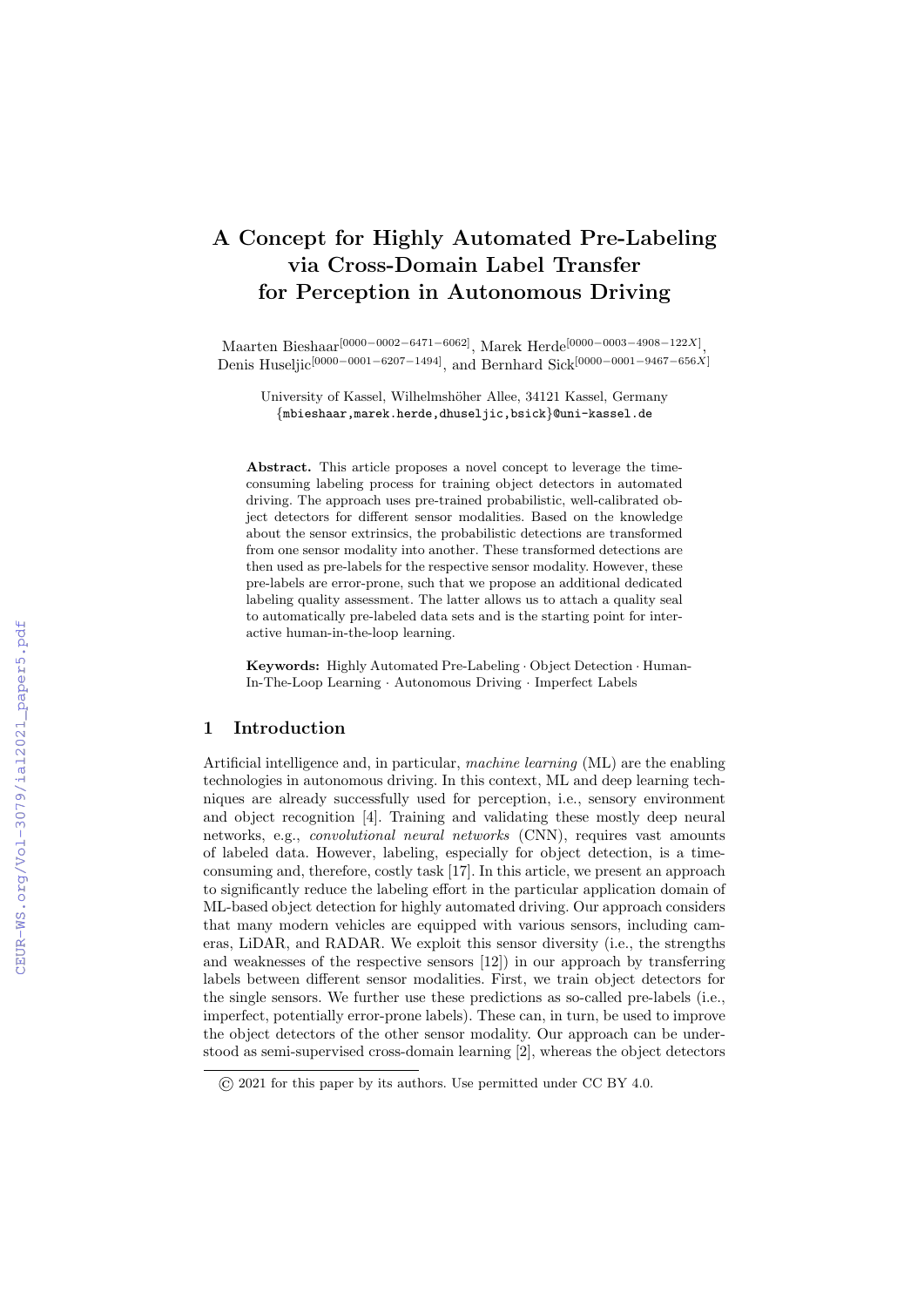#### 66 M. Bieshaar, M. Herde, D. Huselijc, B. Sick

are interpreted as multiple error-prone annotators [9]. However, in safety-critical applications such as highly automated driving, the created labelings must be quality-checked to ensure that no incorrect concepts are learned.

Contributions: We address this problem by proposing a detailed concept to automatically generate pre-labelings via cross-domain label transfer for perception in autonomous driving. Therefore, we identify four major research questions arising within our concept's stages and provide ideas for targeting each of them. We envision our concept as an application-driven starting point for human-inthe-loop learning. In this context, our concept provides methods leveraging interactive learning techniques in object detection, e.g., probabilistic object detectors, improving the labeling quality, coping with imperfect labels, and decreasing annotation effort. As another major contribution, we see the quality assessment of pre-labelings to support subsequent human-in-the-loop learning processes. In this sense, we aim to provide a quality seal to pre-labeled data sets, e.g., prelabels having an expected mean average precision of 90%.

# 2 Highly Automated Pre-Labeling

This section describes the four stages of our concept (cf. Fig. 1) and formulates research questions. In the first stage, we develop probabilistic object detectors. The second stage aims to improve the calibration of these detectors further. Subsequently, the probabilistic predictions are interpreted as pre-labels of the different sensor modalities and optionally fused in the third stage. Finally, the concept is concluded by the fourth stage, including a labeling quality assessment based on probabilistic outputs. It serves as a starting point for human-in-the-loop learning to refine the pre-labels and release them for further model training.



Fig. 1. Illustration of the proposed highly automated labeling process exemplary shown for two sensors. Dashed arrows represent optional processes.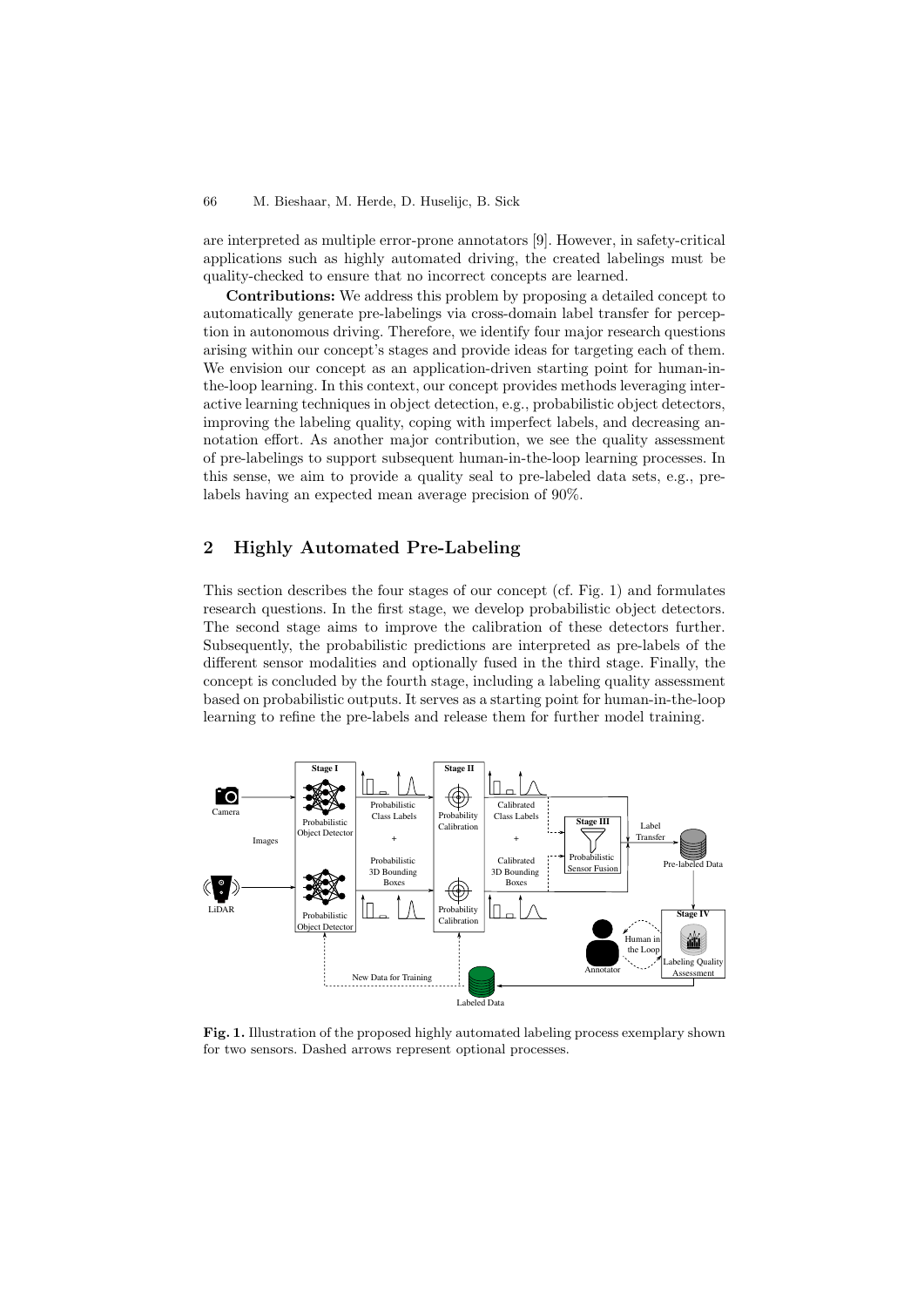Stage I: Probabilistic Object Detection – How to train probabilistic object detectors for different sensor modalities? In stage I, we consider pre-trained object detectors for different sensor domains, i.e., camera- and LiDAR-based object detectors [20, 21]. Common object detectors provide point estimates for the classification probabilities of the object and the coordinates of its 3D bounding box, i.e., position in space, the yaw angle, and its size [13]. In contrast, probabilistic object detectors provide predictive distributions for all quantities. Starting from pre-trained CNNs for 3D bounding box detection, e.g., for camera [21] and LiDAR [20], the main challenge will be a meaningful separation between aleatoric and epistemic uncertainty [10] without massively increasing computational complexity during training and inference. Therefore, we aim to leverage the approach proposed in [14], which enforces specific properties, i.e., smoothness and sensitivity in the feature space learned by a deep neural network. In this way, we can capture epistemic uncertainty by distributing that features and aleatoric uncertainty by evaluating the entropy of its predictive distribution.

**Stage II: Probability Calibration** – How to further improve the calibration of the probabilistic detectors? In stage II, we aim at improving probabilistic outputs by the object detectors as a foundation for the estimation of the labeling quality of the pre-labeling. For example, if the detector outputs a probability for a car with 90%, this statement should also be true in exactly 90% of the cases. The same applies to the probabilistic estimation of continuous target values, e.g., the coordinates of a 3D bounding box. However, deep neural networks tend to frequently output overconfident predictions, which can be alleviated through probability calibration methods [3, 15]. We intend to investigate posthoc calibration methods, such as temperature scaling [5], and proper scoring rules to optimize the probabilistic object detectors [8].

Stage III: Label-Transfer and Probabilistic Sensor Fusion – How to transfer labels between different sensor modalities and combine probabilistic predictions originating from different sensor modalities? In stage III, we use the extrinsic sensor parameters to transfer pre-labels from one sensor domain to another. Therefore, we assume that the sensor extrinsics are known in advance. The transferred pre-labels can be used as labels for the other sensor modality and vice-versa. Moreover, we also investigate the fusion of probabilistic pre-labels (i.e., detections) originating from different sensor modalities (cf. stage I and II). The fusion is realized employing a Bayesian approach (cf. [6]). Therefore, we aim at examining using a joint probabilistic data-association filter [1] for the assignment of 3D bounding box detection from each sensor modality. Furthermore, we investigate the usage of Kalman and particle filters for object tracking [19].

Stage IV: Labeling Quality Assessment –  $How to assess the label quality$ of probabilistic 3D bounding box predictions? In stage IV, the aim is to assess the labeling quality [7, 16] of the obtained pre-labeled data set. For this purpose,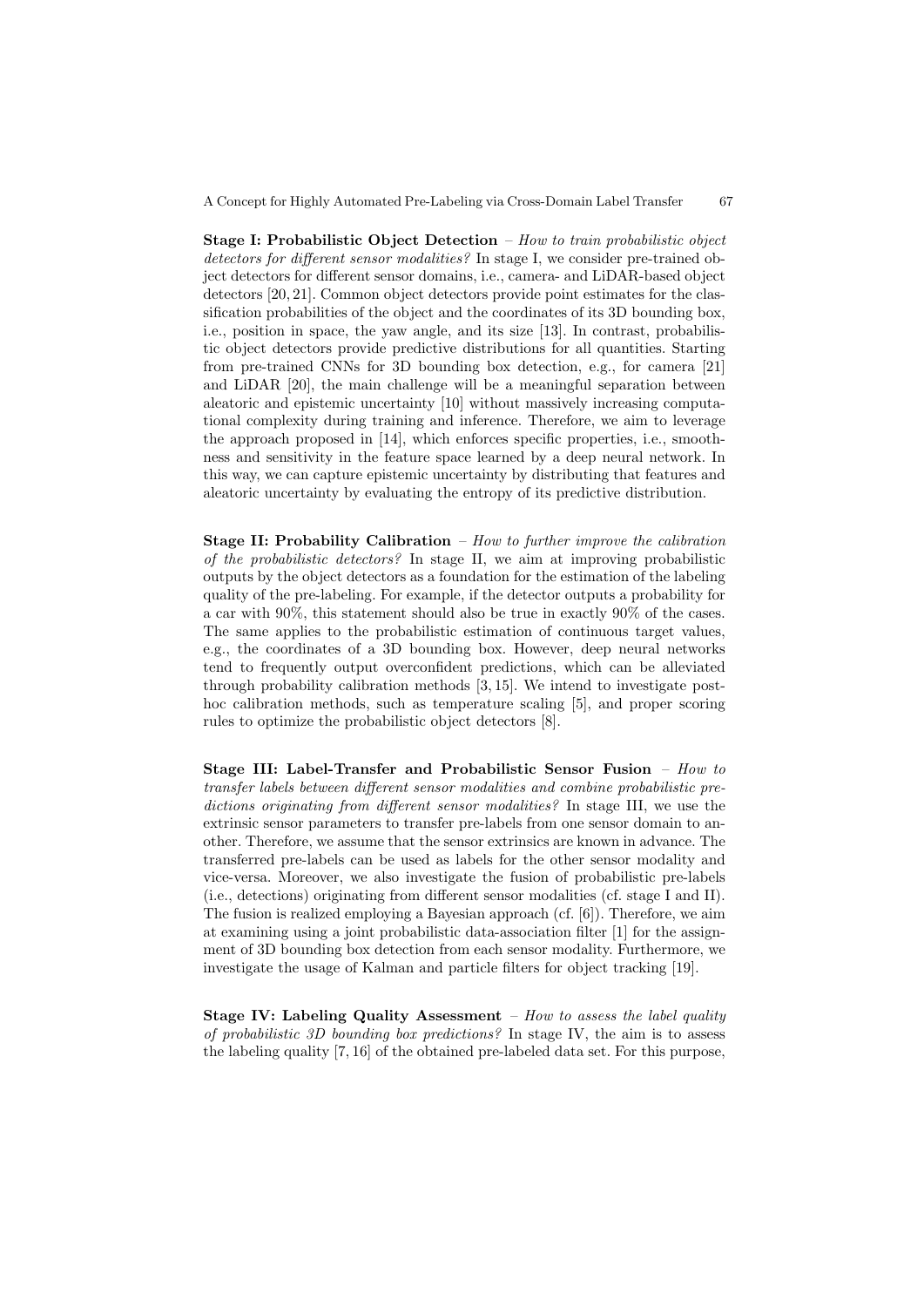#### 68 M. Bieshaar, M. Herde, D. Huselijc, B. Sick

we use the probabilistic predictions and determine expected values, e.g., with respect to the number of expected false classifications, the undetected objects, or the bounding box error. At this point, we want to explore the extent to which these expectations hold. Based on this, we aim to derive a quality seal for the pre-labeled data set. In this context, a starting point for the pre-labeling quality estimation is the ML-based online performance estimation using multiple sensors [11]. Moreover, we expect to assess whether a camera can be used for labeling LiDAR and vice-versa and when such a label transfer is useful. Ideally, the final labeling quality assessment supports human experts to decide whether individual bounding boxes need to be re-labeled (cf. active learning [18]) or whether the pre-labeling is of sufficient quality to release the pre-labeled dataset for further processing such as model training.

## 3 Conclusion

This article presents a novel concept for highly automated pre-labeling via crossdomain label transfer for perception in autonomous driving. The novelty of our concept lies in the label transfer exploiting the strengths and weaknesses of different sensor modalities for object detection. The use of multiple sensors to improve perception is not new. However, the use for pre-labeling (in the context of 3D bounding box detection) in combination with an explicit quality assessment component under consideration of calibrated probabilistic predictions represents a novel approach. It allows us to attach a quality seal to pre-labeled data sets. The quality assessment is the starting point for human-in-the-loop learning and iterative model improvement. Although our concept focuses on the autonomous driving domain with LiDAR and camera sensors, it can be extended toward multiple sensors and possibly different applications involving data from multiple sensors. Moreover, the presented ideas form a foundation for further investigations in the area of interactive adaptive learning. For example, the uncertainty estimates of the developed probabilistic object detectors might be used to derive novel utility measures for active learning in object detection.

## Acknowledgments

This work results from the project KI Data Tooling (19A20001O) funded by German Federal Ministry for Economic Affairs and Energy (BMWI) and the DeCoInt<sup>2</sup>-project financed by the German Research Foundation (DFG) within the priority program SPP 1835: "Kooperativ interagierende Automobile", grant number SI 674/11-2. We, in particular, thank Kristina Dingel, Alice Moallemy-Oureh, and Daniel Kottke for their insightful feedback.